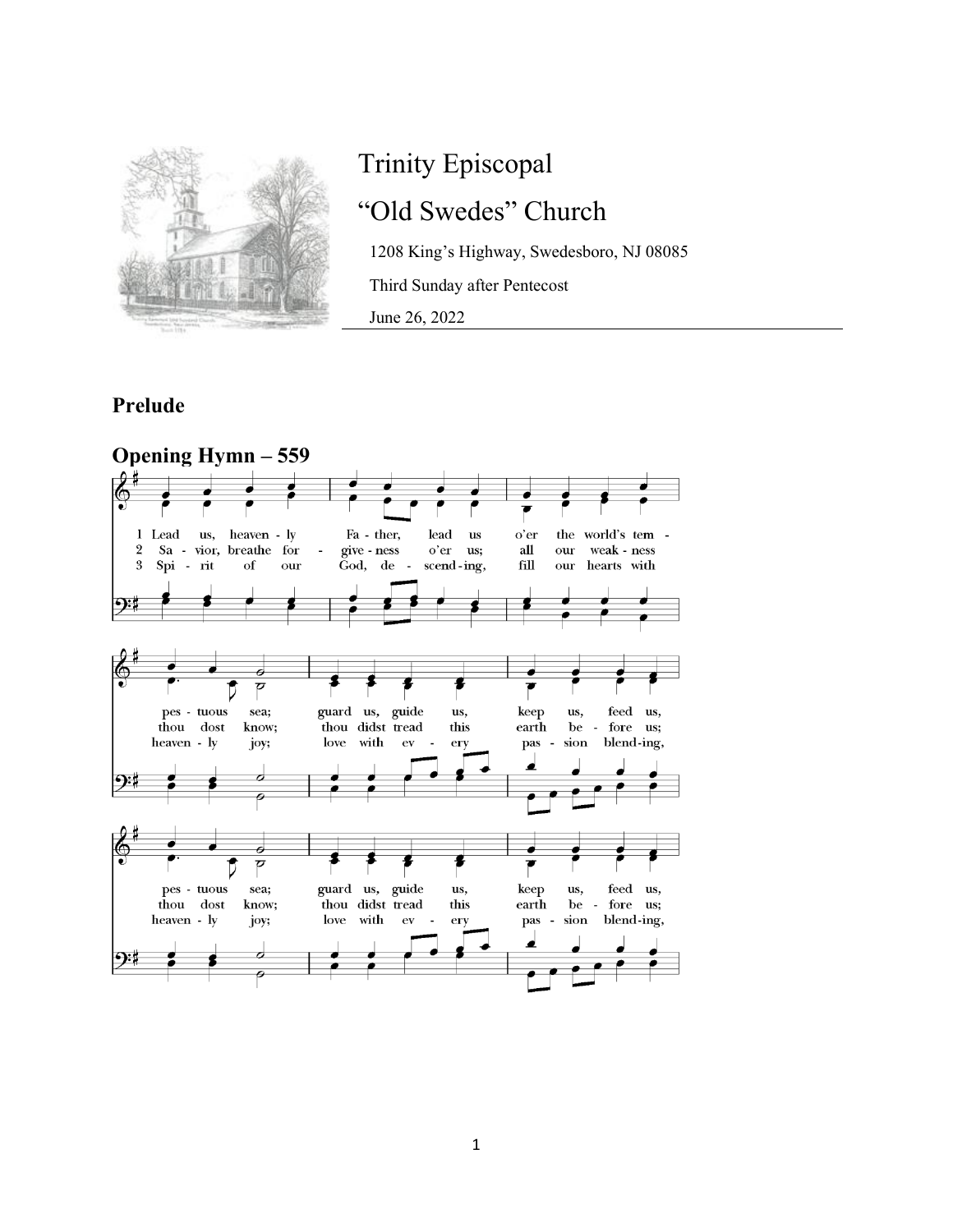

| Celebrant | Blessed be God, Father, Son, and Holy Spirit |
|-----------|----------------------------------------------|
| People    | And blessed be his Kingdom, now and forever. |

#### *The Celebrant and People may say*

**Almighty God, to you all hearts are open, all desires known, and from you no secrets are hid: Cleanse the thoughts of our hearts by the inspiration of your Holy Spirit, that we may perfectly love you, and worthily magnify your holy Name; through Christ our Lord.** *Amen.*

### **Gloria – S 280**

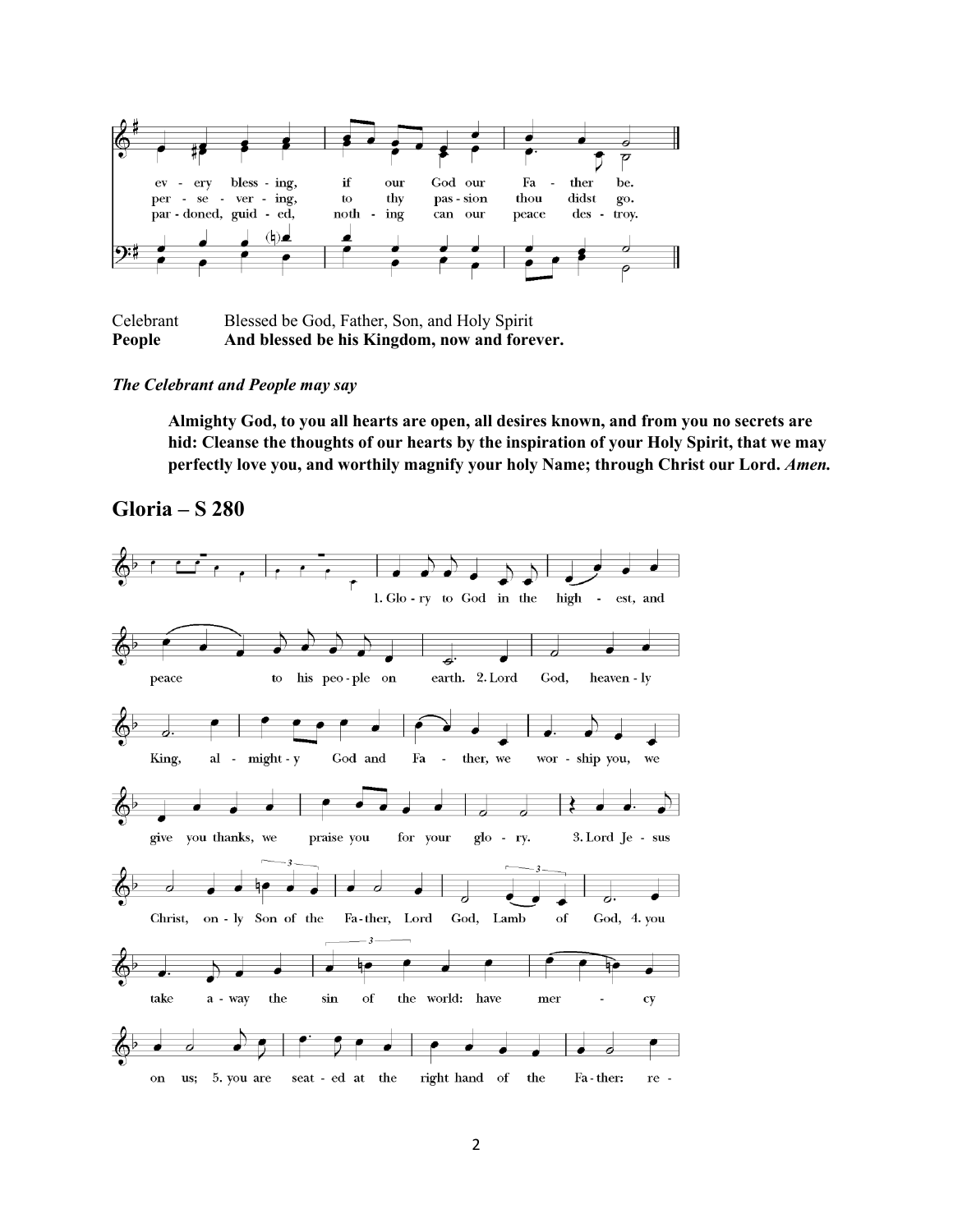

# **Collect**

| Celebrant     | The Lord be with you. |
|---------------|-----------------------|
| <b>People</b> | And also with you.    |
| Celebrant     | Let us pray.          |

**Almighty God, you have built your Church upon the foundation of the apostles and prophets, Jesus Christ himself being the chief cornerstone: Grant us so to be joined together in unity of spirit by their teaching, that we may be made a holy temple acceptable to you; through Jesus Christ our Lord, who lives and reigns with you and the Holy Spirit, one God, for ever and ever. Amen.**

### **Readings - 1 Kings 19:15-16,19-21**

The LORD said to Elijah, "Go, return on your way to the wilderness of Damascus; when you arrive, you shall anoint Hazael as king over Aram. Also you shall anoint Jehu son of Nimshi as king over Israel; and you shall anoint Elisha son of Shaphat of Abel-meholah as prophet in your place."

So he set out from there, and found Elisha son of Shaphat, who was plowing. There were twelve yoke of oxen ahead of him, and he was with the twelfth. Elijah passed by him and threw his mantle over him. He left the oxen, ran after Elijah, and said, "Let me kiss my father and my mother, and then I will follow you." Then Elijah said to him, "Go back again; for what have I done to you?" He returned from following him, took the yoke of oxen, and slaughtered them; using the equipment from the oxen, he boiled their flesh, and gave it to the people, and they ate. Then he set out and followed Elijah, and became his servant.

Reader: The Word of the Lord. **People: Thanks be to God.**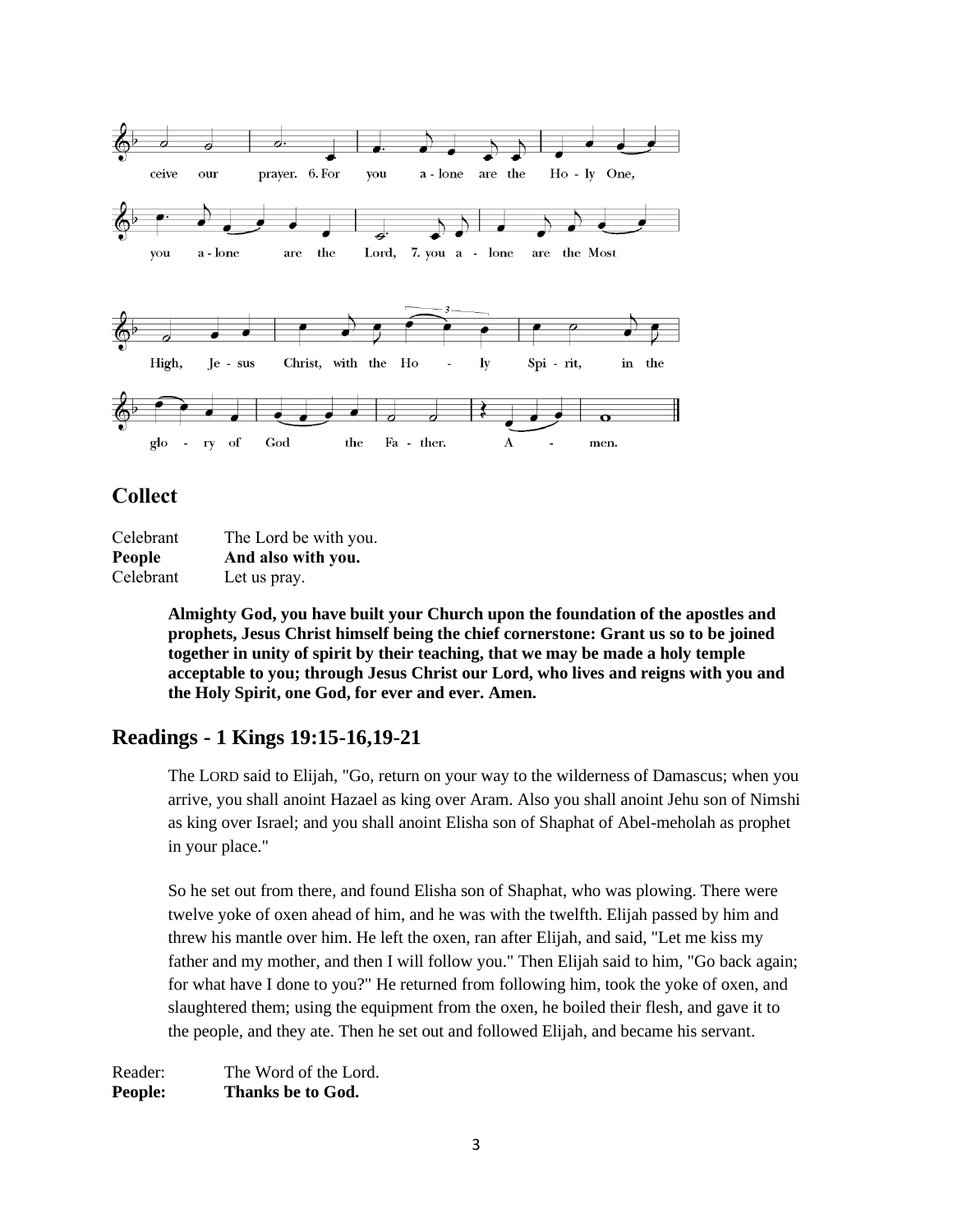#### **Psalm 16**

1 Protect me, O God, for I take refuge in you; \* **I have said to the LORD, "You are my Lord, my good above all other."** 2 All my delight is upon the godly that are in the land, \* **upon those who are noble among the people.** 3 But those who run after other gods \* **shall have their troubles multiplied.** 4 Their libations of blood I will not offer, \* **nor take the names of their gods upon my lips.** 5 O LORD, you are my portion and my cup; \* **it is you who uphold my lot.** 6 My boundaries enclose a pleasant land; \* **indeed, I have a goodly heritage.** 7 I will bless the LORD who gives me counsel; \* **my heart teaches me, night after night.** 8 I have set the LORD always before me; \* **because he is at my right hand I shall not fall.** 9 My heart, therefore, is glad, and my spirit rejoices; \* **my body also shall rest in hope.** 10 For you will not abandon me to the grave, \* **nor let your holy one see the Pit.** 11 You will show me the path of life; \* **in your presence there is fullness of joy, and in your right hand are pleasures for evermore.**

### **Galatians 5:1,13-25**

For freedom Christ has set us free. Stand firm, therefore, and do not submit again to a yoke of slavery.

For you were called to freedom, brothers and sisters; only do not use your freedom as an opportunity for self-indulgence, but through love become slaves to one another. For the whole law is summed up in a single commandment, "You shall love your neighbor as yourself." If, however, you bite and devour one another, take care that you are not consumed by one another.

Live by the Spirit, I say, and do not gratify the desires of the flesh. For what the flesh desires is opposed to the Spirit, and what the Spirit desires is opposed to the flesh; for these are opposed to each other, to prevent you from doing what you want. But if you are led by the Spirit, you are not subject to the law. Now the works of the flesh are obvious: fornication, impurity, licentiousness, idolatry, sorcery, enmities, strife, jealousy, anger, quarrels, dissensions, factions, envy, drunkenness, carousing, and things like these. I am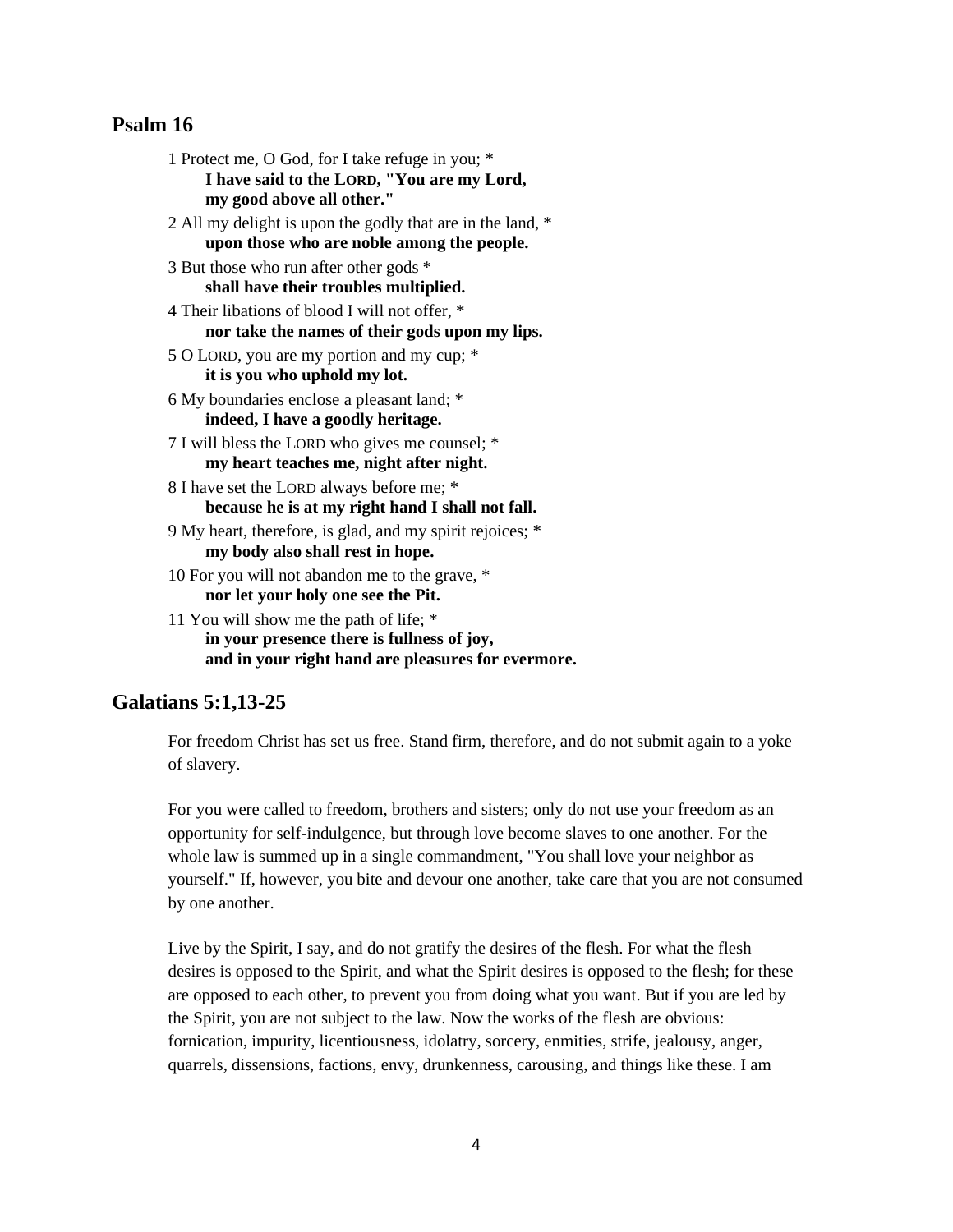warning you, as I warned you before: those who do such things will not inherit the kingdom of God.

By contrast, the fruit of the Spirit is love, joy, peace, patience, kindness, generosity, faithfulness, gentleness, and self-control. There is no law against such things. And those who belong to Christ Jesus have crucified the flesh with its passions and desires. If we live by the Spirit, let us also be guided by the Spirit.

| Reader: | The Word of the Lord.    |
|---------|--------------------------|
| People: | <b>Thanks be to God.</b> |

| 1 Like<br>To<br>$\overline{2}$<br>3 With | the<br>the<br>the            |                         | mur<br>$\overline{\phantom{0}}$<br>mem<br>$\blacksquare$<br>heal<br>$\overline{a}$ | mur<br>bers<br>ing | of<br>of<br>of              | the<br>Christ's<br>di  |                     | dove's<br>song,<br>Bo<br>dy,<br>$\blacksquare$<br>vi<br>sion,<br>$\overline{a}$             |                         | like<br>to<br>with  | the<br>the<br>the  |
|------------------------------------------|------------------------------|-------------------------|------------------------------------------------------------------------------------|--------------------|-----------------------------|------------------------|---------------------|---------------------------------------------------------------------------------------------|-------------------------|---------------------|--------------------|
|                                          |                              |                         |                                                                                    |                    | 6                           |                        |                     |                                                                                             |                         |                     |                    |
| branch - es<br>cease - less              | chal - lenge                 | οf<br>of<br>voice       | her<br>the<br>of                                                                   |                    | flight,<br>Vine,<br>prayer, | like<br>to<br>with the | the<br>the          | vig -<br>Church<br>power                                                                    | or<br>in<br>to          | of<br>faith<br>love | the<br>as -<br>and |
|                                          |                              |                         |                                                                                    | ı.                 |                             |                        |                     |                                                                                             |                         |                     |                    |
| wind's<br>sem<br>wit                     | $\qquad \qquad \blacksquare$ | rush,<br>bled,<br>ness, | like<br>to<br>with                                                                 | the<br>her<br>the  |                             | new<br>midst<br>peace  | flame's<br>as<br>be | ea<br>gift<br>yond<br>$\overline{a}$                                                        |                         | ger<br>and<br>com   |                    |
|                                          |                              |                         |                                                                                    |                    |                             |                        |                     |                                                                                             |                         |                     |                    |
| might:<br>sign:<br>pare:                 |                              | come,<br>come,          | come,                                                                              | $Ho -$<br>$H_0$ -  | - Iv<br>- Iv<br>$H_0 - V$   | Spi<br>Spi<br>Spi      |                     | rit,<br>rit,<br>rit,                                                                        | come.<br>come.<br>come. |                     |                    |
| and all joining for the final phrase.    |                              |                         |                                                                                    |                    |                             |                        |                     | Phrase 1 of each stanza may be sung by one group, with a contrasted group singing phrase 2, |                         |                     |                    |

| People:    | <b>Glory to You Lord Christ.</b>          |
|------------|-------------------------------------------|
|            | according to John.                        |
| Celebrant: | The Holy Gospel of our Lord Jesus Christ, |

# **Gospel - Luke 9:51-62**

When the days drew near for Jesus to be taken up, he set his face to go to Jerusalem. And he sent messengers ahead of him. On their way they entered a village of the Samaritans to

# **Gospel Hymn – 513**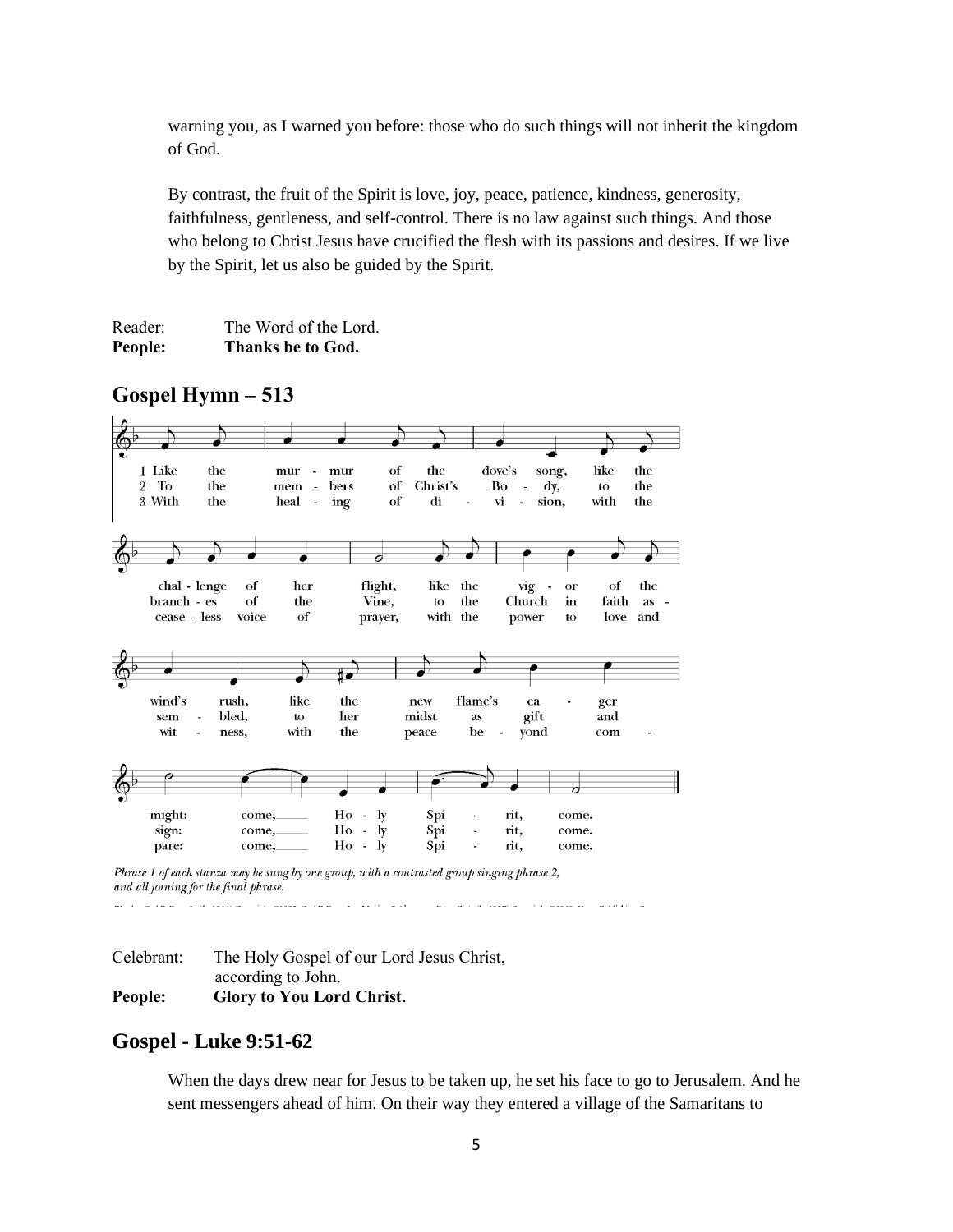make ready for him; but they did not receive him, because his face was set toward Jerusalem. When his disciples James and John saw it, they said, "Lord, do you want us to command fire to come down from heaven and consume them?" But he turned and rebuked them. Then they went on to another village.

As they were going along the road, someone said to him, "I will follow you wherever you go." And Jesus said to him, "Foxes have holes, and birds of the air have nests; but the Son of Man has nowhere to lay his head." To another he said, "Follow me." But he said, "Lord, first let me go and bury my father." But Jesus said to him, "Let the dead bury their own dead; but as for you, go and proclaim the kingdom of God." Another said, "I will follow you, Lord; but let me first say farewell to those at my home." Jesus said to him, "No one who puts a hand to the plow and looks back is fit for the kingdom of God."

| <b>People:</b> | <b>Praise to You Lord Christ.</b> |
|----------------|-----------------------------------|
| Celebrant:     | The Gospel of our Lord.           |

#### **Sermon – The Rev. Gregory M. Wilson**

#### **The Nicene Creed**

**We believe in one God, the Father, the Almighty, maker of heaven and earth, of all that is, seen and unseen. We believe in one Lord, Jesus Christ, the only Son of God, eternally begotten of the Father, God from God, Light from Light, true God from true God, begotten, not made, of one Being with the Father; through him all things were made. For us and for our salvation he came down from heaven, by the power of the Holy Spirit he became incarnate from the Virgin Mary and was made man For our sake he was crucified under Pontius Pilate; he suffered death and was buried. On the third day he rose again in accordance with the Scriptures; he ascended into heaven and is seated at the right hand of the Father. He will come again in glory to judge the living and the dead, and his kingdom will have no end. We believe in the Holy Spirit, the Lord, the giver of life, who proceeds from the Father and the Son. With the Father and the Son he is worshiped and glorified. He has spoken through the Prophets.**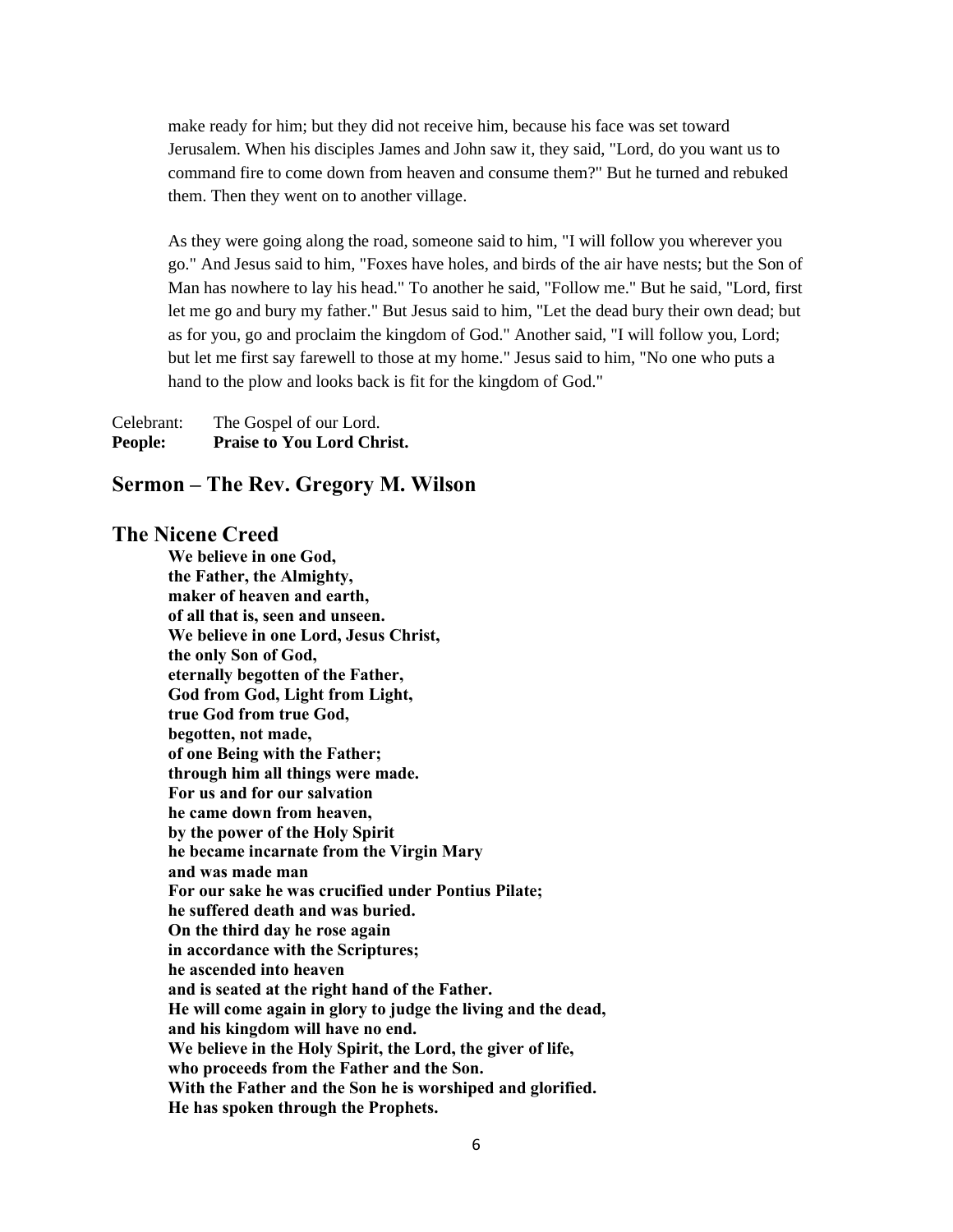**We believe in one holy catholic and apostolic Church. We acknowledge one baptism for the forgiveness of sins. We look for the resurrection of the dead, and the life of the world to come. Amen.** 

### **Prayers of the People for the June 26th, 2022**

**Leader:** Lord, be with us this day: Help us bring each one of our needs to you, and trust that you will provide. My heart, therefore, is glad, and my spirit rejoices; **People: my body also shall rest in hope.** 

Leader: Lord, there is nowhere else that we can go to find our complete worth, other than in you. Help us be aware of when our attitudes are not helpful for ourselves and others. My heart, therefore, is glad, and my spirit rejoices;

**People: my body also shall rest in hope.**

**Leader:** Be with us, Lord God, when we feel stressed or worried. Give us peace, joy, and hope. Let Your will be done for our lives here in this world. Strengthen us with Your word and remind us that we can do all things through you. My heart, therefore, is glad, and my spirit rejoices; **People: my body also shall rest in hope.**

Leader: We pray for those touched by the coronavirus, those who face sorrow, fear, illness and isolation. We ask for compassion, love, healing, and kindness. We pray for wisdom and clarity for those making key decisions, for scientists, medical experts, politicians and public health officials. We pray for acts of kindness to spread in every community. My heart, therefore, is glad, and my spirit rejoices; **People: my body also shall rest in hope.**

**Leader:** King of the Nations, we hear every day of warfare and violence all around the globe. May we, like Jesus, live lives of mildness and gentleness and humility. Help us to know what we can do to work for peace in our families, in our communities, in our nation, and in our world. My heart, therefore, is glad, and my spirit rejoices;

#### **People: my body also shall rest in hope.**

**Leader:** For Justin, Archbishop of Canterbury; Michael, Presiding Bishop of the Episcopal Church; William, our diocesan bishop; Greg, our priest; and all who minister in Christ. We pray for the church and all its ministers. Help us to bring your love and your light out into the world and share the joy of knowing you with others. My heart, therefore, is glad, and my spirit rejoices; **People: my body also shall rest in hope.**

Leader: For our governments, we pray for our President Joseph. As a nation, God, help us to desire righteousness more than rights, and sacrifice more than selfishness. Help us to be known as a nation that values that which is right over that which is easy. My heart, therefore, is glad, and my spirit rejoices; **People: my body also shall rest in hope.**

Leader: For those who suffer in body, soul, or life circumstance. Ease their burdens and the burdens of those who care for them. We pray for those watching someone they love struggle with serious illness. We pray for those on our parish prayer list. My heart, therefore, is glad, and my spirit rejoices; **People: my body also shall rest in hope.**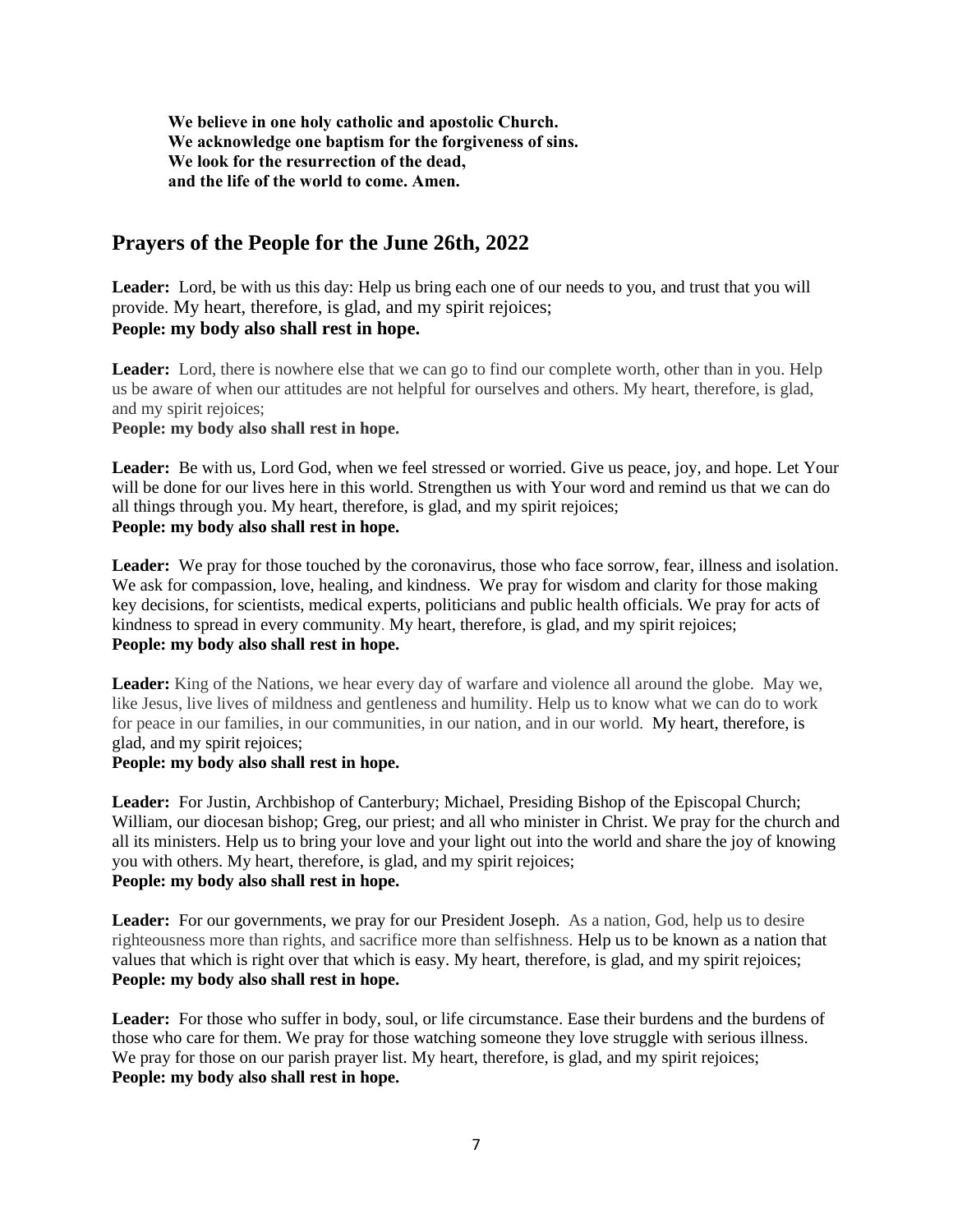Leader: We pray for those who have died, trusting in their eternal care. We lift up those who mourn and remember all those whom we have recently lost. My heart, therefore, is glad, and my spirit rejoices; **People: my body also shall rest in hope.**

**Presider:** Confident that the Holy Spirit intercedes for us, we bring to you these prayers and those unspoken, Merciful God, accept these prayers for the sake of your son, our Savior, Jesus Christ. **ALL: Amen**

#### **Trinity Parish Prayer:**

**Almighty and ever living God, ruler of all things in heaven and earth, hear our prayer for the Trinity Parish Family. Strengthen the faithful, arouse the careless, and restore the penitent. Grant us all things necessary for our common life, and bring us all to be of one heart and mind within your holy Church; through Jesus Christ our Lord. Amen."**

# **The Confession and Absolution**

*The Celebrant says* Let us confess our sins against God and our neighbor.

#### *Minister and People*

**Most merciful God, we confess that we have sinned against you in thought, word, and deed, by what we have done, and by what we have left undone. We have not loved you with our whole heart; we have not loved our neighbors as ourselves. We are truly sorry and we humbly repent. For the sake of your Son Jesus Christ, have mercy on us and forgive us; that we may delight in your will, and walk in your ways, to the glory of your Name. Amen.**

#### *The Priest stands and says*

Almighty God have mercy on you, forgive you all your sins through our Lord Jesus Christ, strengthen you in all goodness, and by the power of the Holy Spirit keep you in eternal life. *Amen.*

### **The Peace**

Celebrant The peace of the Lord be always with you. **People And also with you.**

### **Announcements**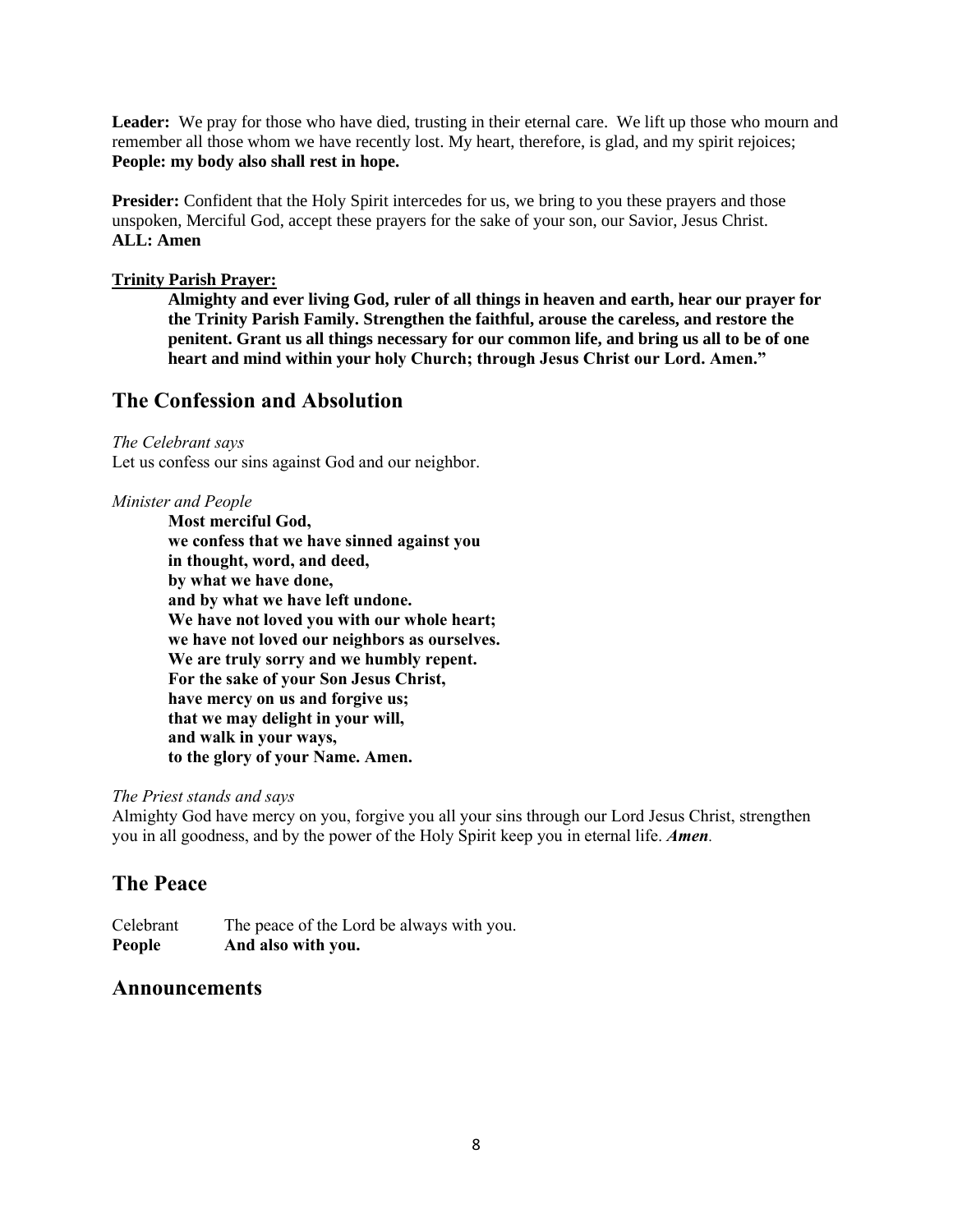#### **Virtual Offering Plate**

Text "Trinityoldswedes"

to (202) 858-1233

• Standard texting rates on your cell plan apply

# **Offertory Anthem**

# **Liturgy of the Table - Eucharistic Prayer B**

| Celebrant | The Lord be with you.                      |
|-----------|--------------------------------------------|
| People    | And also with you.                         |
| Celebrant | Lift up your hearts.                       |
| People    | We lift them to the Lord.                  |
| Celebrant | Let us give thanks to the Lord our God.    |
| People    | It is right to give him thanks and praise. |

*Then, facing the Holy Table, the Celebrant proceeds*

**It is right, and a good and joyful thing, always and every where to give thanks to you, Father Almighty, Creator of heaven and earth….**

*Here a Proper Preface is sung or said on all Sundays, and on other occasions as appointed.* Therefore we praise you, joining our voices with Angels and Archangels and with all the company of heaven, who for ever sing this hymn to proclaim the glory of your Name:

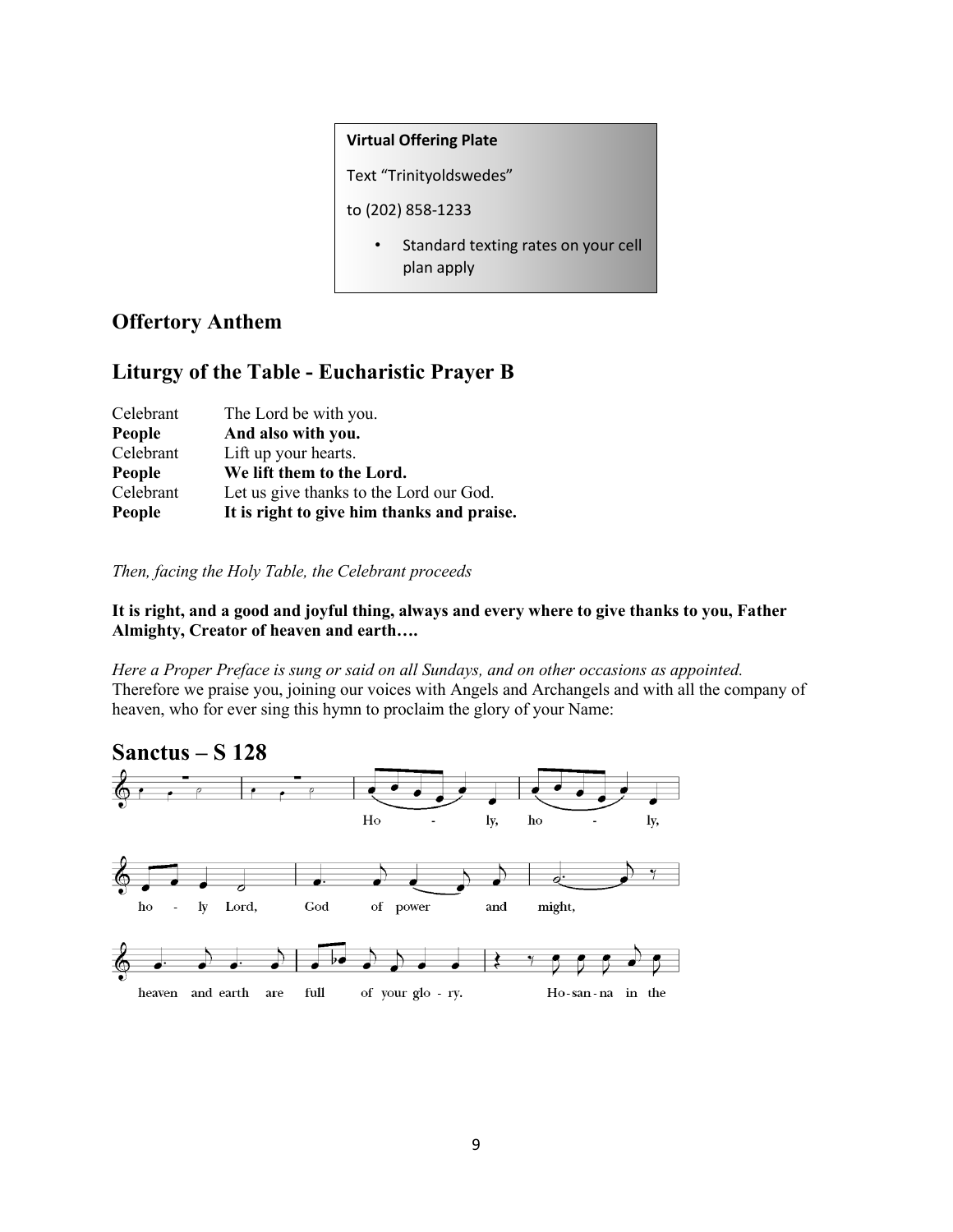

#### *Then the Celebrant continues*

We give thanks to you, O God, for the goodness and love which you have made known to us in creation; in the calling of Israel to be your people; in your Word spoken through the prophets; and above all in the Word made flesh, Jesus, your Son. For in these last days you sent him to be incarnate from the Virgin Mary, to be the Savior and Redeemer of the world. In him, you have delivered us from evil, and made us worthy to stand before you. In him, you have brought us out of error into truth, out of sin into righteousness, out of death into life.

On the night before he died for us, our Lord Jesus Christ took bread; and when he had given thanks to you, he broke it, and gave it to his disciples, and said, "Take, eat: This is my Body, which is given for you. Do this for the remembrance of me."

After supper he took the cup of wine; and when he had given thanks, he gave it to them, and said, "Drink this, all of you: This is my Blood of the new Covenant, which is shed for you and for many for the forgiveness of sins. Whenever you drink it, do this for the remembrance of me." Therefore, according to his command, O Father,

#### *Celebrant and People*

**We remember his death, We proclaim his resurrection, We await his coming in glory;**

#### *The Celebrant continues*

And we offer our sacrifice of praise and thanksgiving to you, O Lord of all; presenting to you, from your creation, this bread and this wine.

We pray you, gracious God, to send your Holy Spirit upon these gifts that they may be the Sacrament of the Body of Christ and his Blood of the new Covenant. Unite us to your Son in his sacrifice, that we may be acceptable through him, being sanctified by the Holy Spirit. In the fullness of time, put all things in subjection under your Christ, and bring us to that heavenly country where, with all your saints, we may enter the everlasting heritage of your sons and daughters; through Jesus Christ our Lord, the firstborn of all creation, the head of the Church, and the author of our salvation.

By him, and with him, and in him, in the unity of the Holy Spirit all honor and glory is yours, Almighty Father, now and for ever. *Amen.*

And now, as our Savior Christ has taught us, we are bold to say,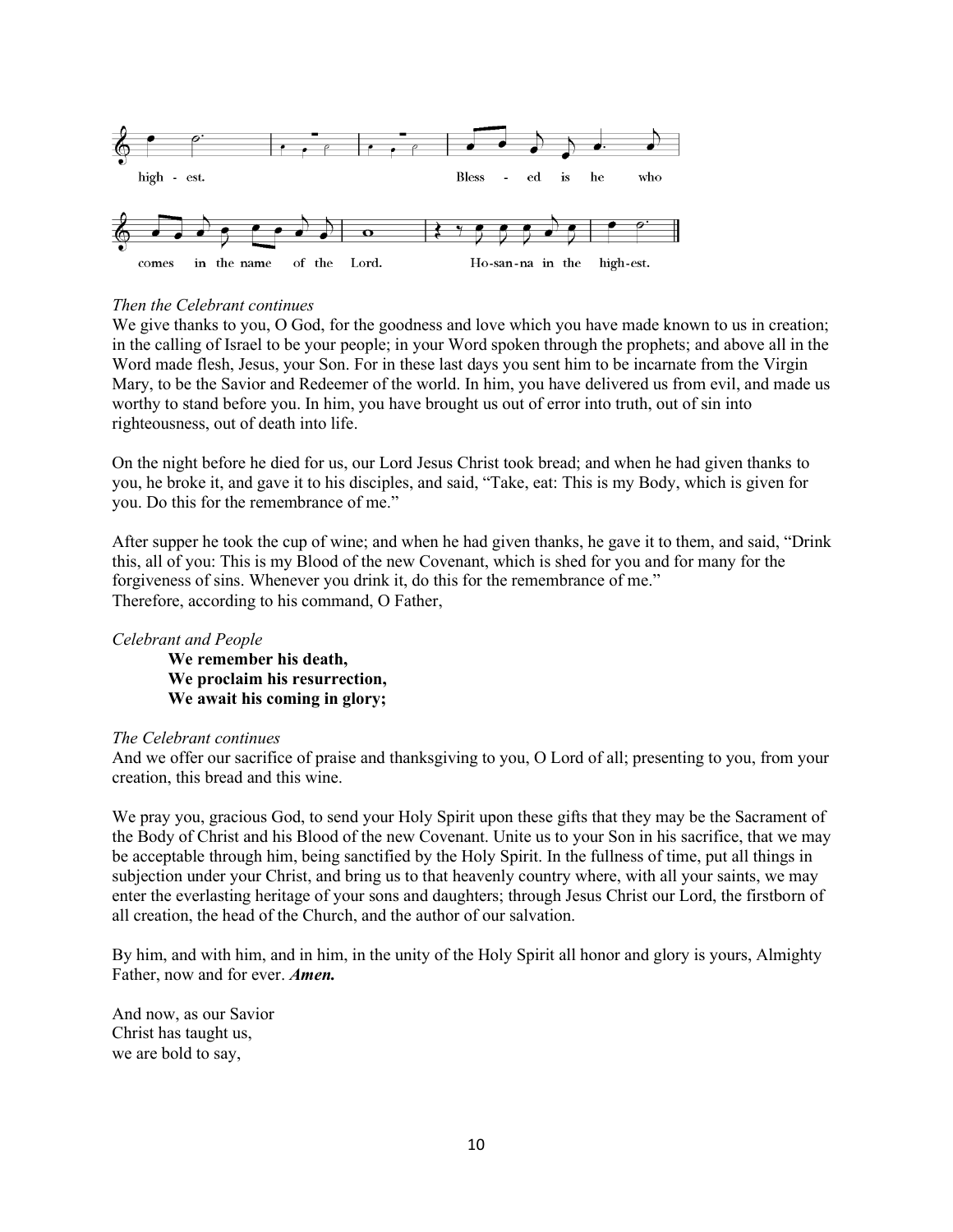*People and Celebrant* **Our Father, who art in heaven, hallowed be thy Name, thy kingdom come, thy will be done, on earth as it is in heaven. Give us this day our daily bread. And forgive us our trespasses, as we forgive those who trespass against us. And lead us not into temptation, but deliver us from evil. For thine is the kingdom, and the power, and the glory for ever and ever. Amen.**

*The Celebrant breaks the consecrated Bread.*

*A period of silence is kept.*

*Then may be sung or said*

| People     | Therefore let us keep the feast! Alleluia! |
|------------|--------------------------------------------|
|            | sacrificed for us!                         |
| Celebrant: | Alleluia, Christ our Passover is           |

The Gifts of God for the People of God. Take them in remembrance that Christ died for you, and feed on him in your hearts by faith, with thanksgiving.

Let us pray.

*Celebrant and People*

**Almighty and everliving God, we thank you for feeding us with the spiritual food of the most precious Body and Blood of your Son our Savior Jesus Christ; and for assuring us in these holy mysteries that we are living members of the Body of your Son, and heirs of your eternal kingdom. And now, Father, send us out to do the work you have given us to do, to love and serve you as faithful witnesses of Christ our Lord. To him, to you, and to the Holy Spirit, be honor and glory, now and for ever. Amen.**

### **Blessing**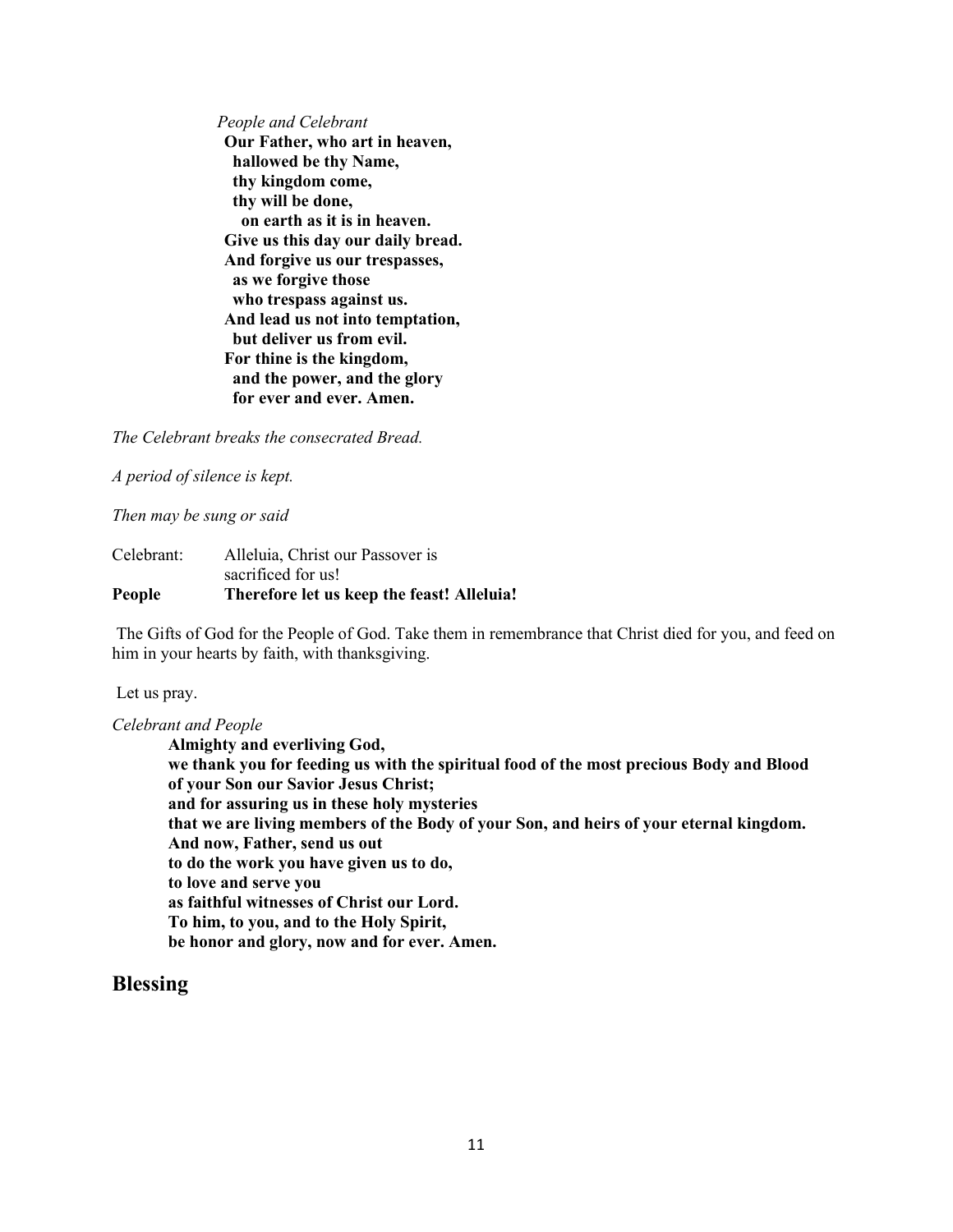

*Celebrant* Alleluia, Alleluia, let us go forth in the name of Christ! *People* **Thanks be to God! Alleluia, Alleluia!**